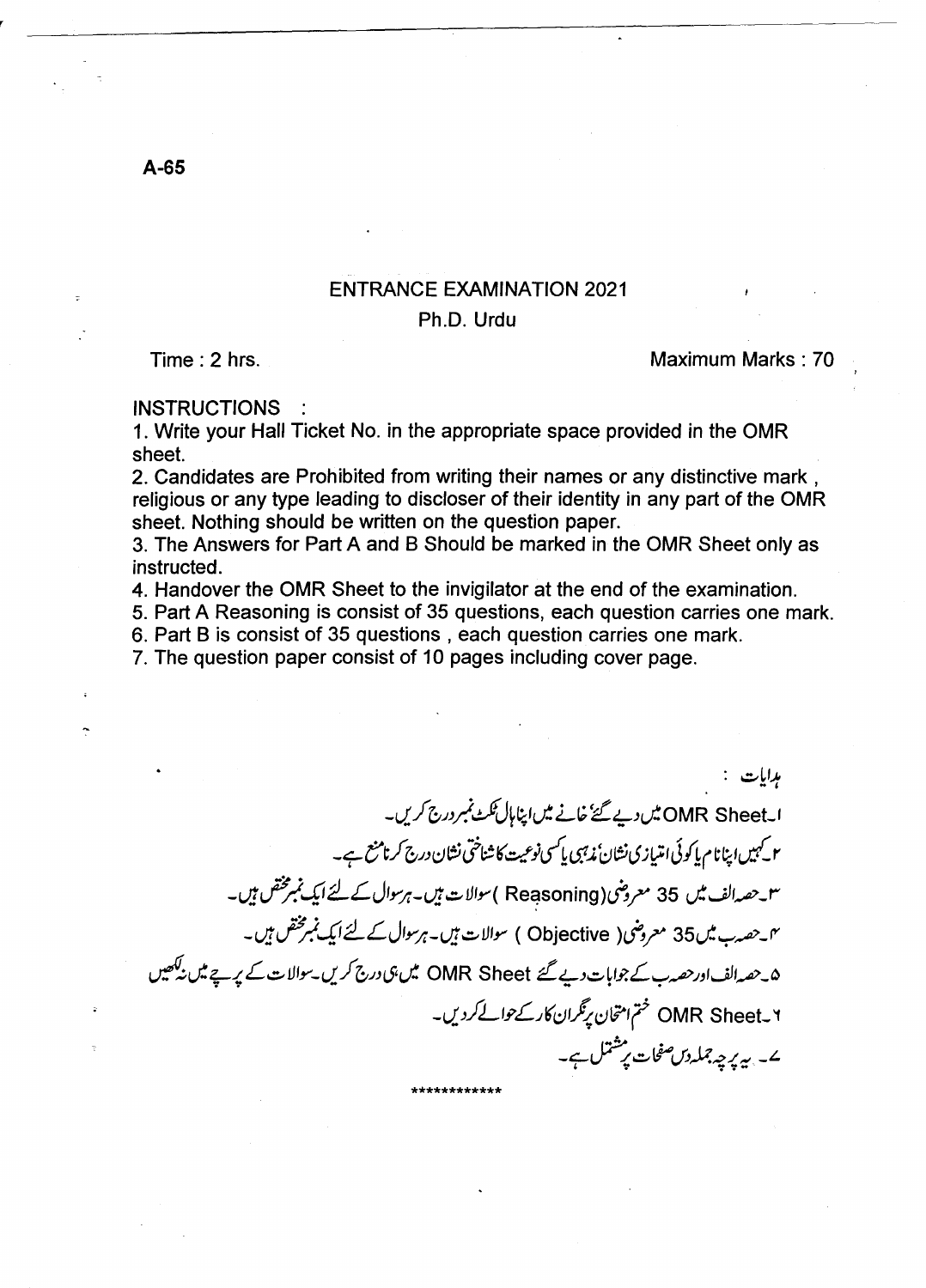$A-65$ 

-2-

~~---------------------------------------~~

 $35X1 = 35$  PART-A حصه الفُ 1- ہندستانی آئین کے س<sup>ش</sup>ق یا آرنیک کے لحاظ سے چھ سے چودہ سال کے بچوں کی تعلیم بنیادی حق ہے؟ 45 (B) 21 A (A) 42 (D) 51 A (C) 2 - مندرجہ ذیل میں سےکون ساتعلیمی ادارہ منصوبہ بندی میں''صلاحیت کی تقمیر پروگرام''سے تعلق رکھتاہے؟ UGC (B) NCERT (A) NUEPA (D) NAAC (C) 3- كس سياره كو Blue Planet كہاجا تاہے زبین (B  $\check{C}$  / (A ).IUzy (D *J;(C*  fvr LJ1~;!!(u!;/Ji *-4* ~ ~ نٽي $\tilde{\mu}$  (A  $v(B)$  $\dot{\hat{\mathcal{E}}}_{\mathsf{L}}(\mathsf{D})$ باغا. $\tilde{\mathbf{e}}$ 5- ہندوستان کی سب سے قد یم زبان؟ A) سنسکرت  $\mathcal{L}\mathcal{L}_i(B)$ D) مرہنی *Jt-* (C 6- يے جوڑ کی نشان دہی کریں۔<br>Inch (A yard (B Kilometer (D  $q$  gram (C) 7- سب سے پہلے س زبان کے ادیب کو گیان پیچھ ایوارڈ دیا گیا؟ A) مایام<br>(B + مایام (B) تیگو<br>(C) جندی  $Jx$  (C 8- رسائل وجرائدكا ISSN كتنج ہندسوں كاہوتا ہے؟  $\vec{z}$ <sup>T</sup>(B  $\vec{A}$  $j(\mathbf{C})$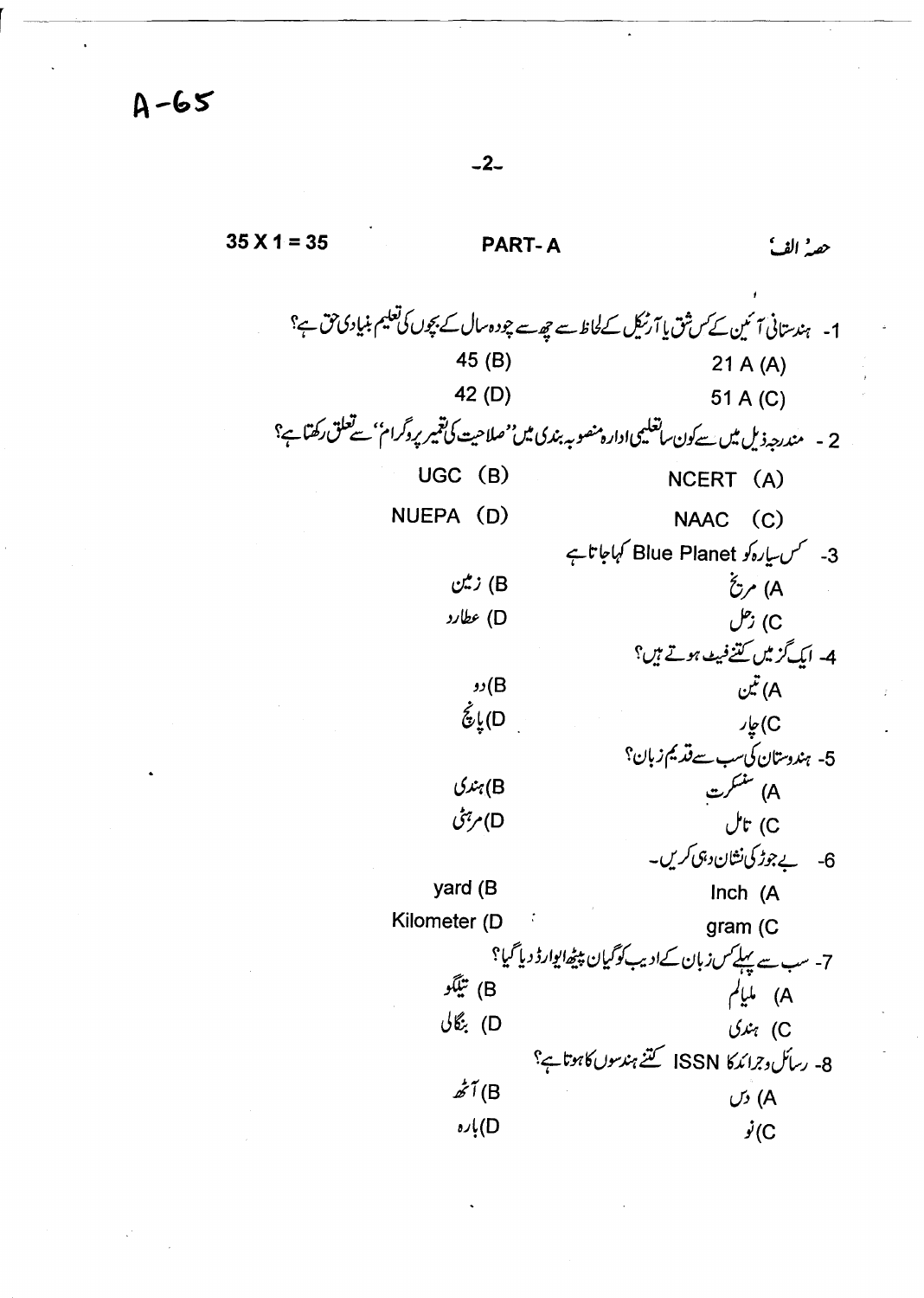-3- 9- اردو کے *کس ادیب کو* 2020 کا ساہتیہ اکیڈمی ایوارڈ ملا؟<br>A) شافع قدوائی A) شافع قد دائی vl?l~ (0 *eJ,?* (C \'~J~;c-j;~O?),'~hlpJ/J.t~)P -10 Recovery(5 Consultation(4 Treatment(3 Infection (2 5, 1, 2, 4, 3 (B 1, 4, 2, 3, 5 (0 ل مي<sup>تي</sup>ها پاڻل) D) ارونا آصف ک<sup>ل</sup>ی Nieghbour (B **Doctor** (1 2,1,4,3,5 (A 5,4,3,1,2 (C 11- ہندوستان کی پہلی خاتون *صدر جم*ہور ہی<sup>؟</sup> 0';:(1)';:1 (A Ar~ (B \'v..)t.5'.t~SJ;;Jt -12 Neighbour (A Neighbuor (D Neighbaur (C 13- ي*رکن کا*قول ہے؟ <sup>د,</sup> تحقیق بڑی حاسد داشتہ ہے وہ کسی دوسری محبوبہ کی شرکت برداشت نہیں کر سکتی'' A) گيان چند (B ) تامنى عبدالودو *eJ,J?O}Y* (0 U~~~) (C 14- اگر سی کوڈ میں HOSPITALS کو HSOLSAPTI ککھاجا تاہےتو BIOLOGICALS کوکیالکھاجائےگا؟ BOLGICAILOS (B BLICOALIOSG (A BSILOALCOIG (D SBLAOILOBCG (C \''/(IiLv'I Jfl <sup>15</sup> Larry Page & Stewan (B Larry page & Sergey Brin (A Bill gates (0 Mark Zuckerberg (C \''f-~S''/ A Passage to India J,t <sup>16</sup> A) جارلس{کنسن<br>)) - جاربرہ دانسن<br>)) - جاربرہ دانسن C) جارج دِائس<br>C ) جارج دِائس *\'...;;..v(* "~fl)};c(,-,-~O;(}""..I" 17 ~I t¢O) (B dl);....,-I (A *J,(;;)1,p* eO ~,(;;)I,p (C .. . .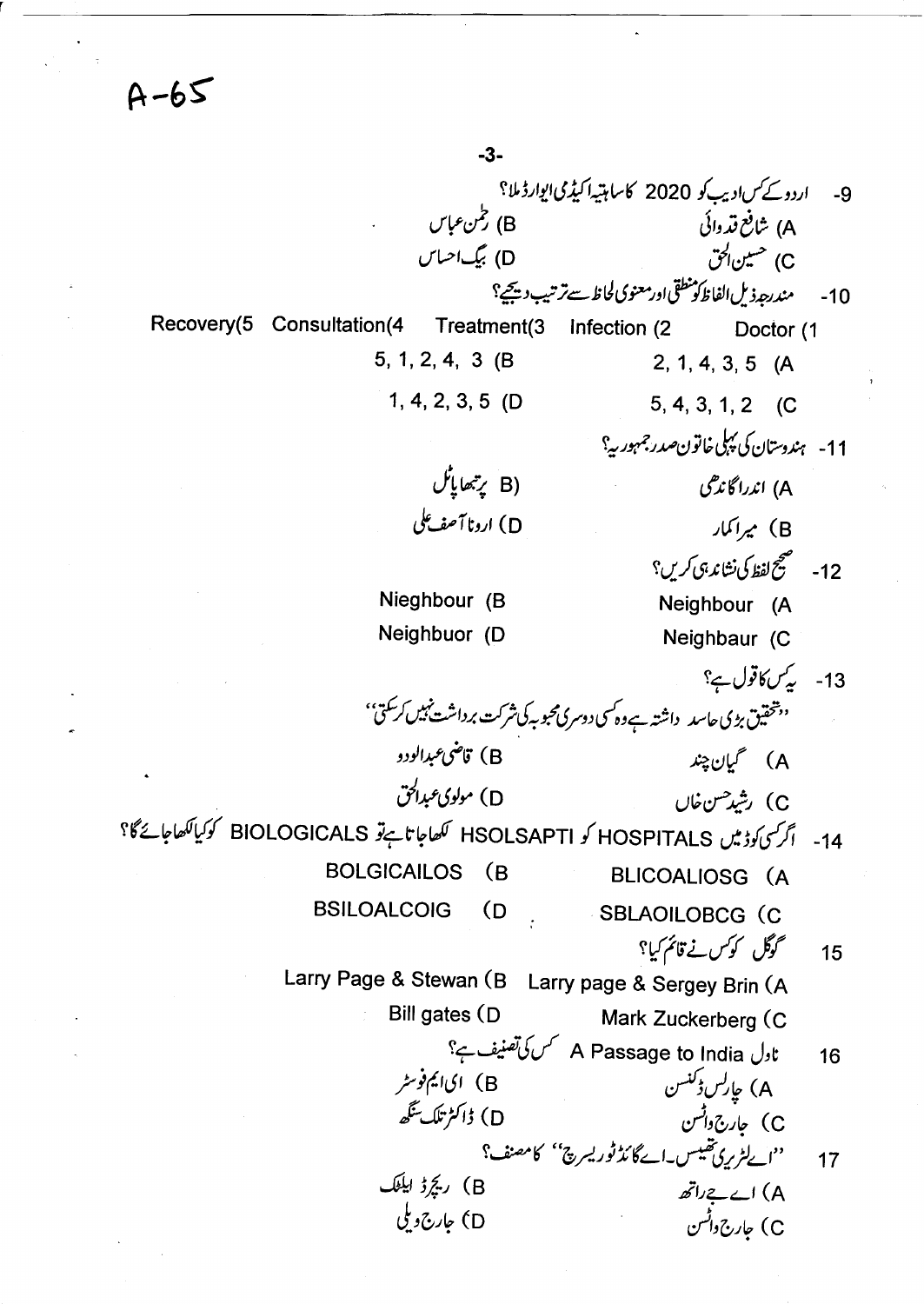18  
\n
$$
\sqrt{2}
$$
  $\sqrt{3}$   $\sqrt{4}$   
\n $\sqrt{2}$   $\sqrt{3}$   $\sqrt{4}$   
\n $\sqrt{2}$   $\sqrt{3}$   $\sqrt{4}$   
\n $\sqrt{2}$   $\sqrt{3}$   $\sqrt{4}$   
\n $\sqrt{2}$   $\sqrt{3}$   $\sqrt{2}$   
\n(A)  $\sqrt{2}$   $\sqrt{2}$   $\sqrt{1}$   
\n(A)  $\sqrt{2}$   $\sqrt{2}$   $\sqrt{1}$   
\n(A)  $\sqrt{2}$   $\sqrt{2}$   $\sqrt{1}$   
\n(A)  $\sqrt{2}$   $\sqrt{2}$   $\sqrt{2}$   
\n3 (B  
\n33 (C  
\n34 (D  
\n35 (D  
\n36 (A  
\n37 (D  
\n38 (C  
\n39 (D  
\n30 (D  
\n311,23,39.59—?  
\n3 (E  
\n30 (C  
\n311,23,39.59—?  
\n3 (D  
\n31 (C  
\n32 (C  
\n34 (C  
\n35 (A  
\n36 (C  
\n37 (D  
\n38 (C  
\n39 (D  
\n30 (D  
\n31 (C  
\n34 (C  
\n35 (A  
\n36 (D  
\n37 (D  
\n38 (C  
\n39 (D  
\n30 (C  
\n31 (C  
\n32 (C  
\n34 (C  
\n35 (A  
\n36 (D  
\n37 (D  
\n38 (C  
\n39 (D  
\n30 (D  
\n31 (D  
\n32 (C  
\n34 (D  
\n35 (A  
\n36 (D  
\n37 (D  
\n38 (D  
\n39 (D  
\n31 (E  
\n32 (C  
\n34 (D  
\n35 (A  
\n36 (D  
\n37 (D  
\n38 (D  
\n39 (D  
\n31 (E  
\n32 (C  
\n34 (D  
\n35 (A  
\n36 (D  
\n37 (D  
\n38 (D  
\n39 (D  
\n31 (E  
\n32 (E  
\n3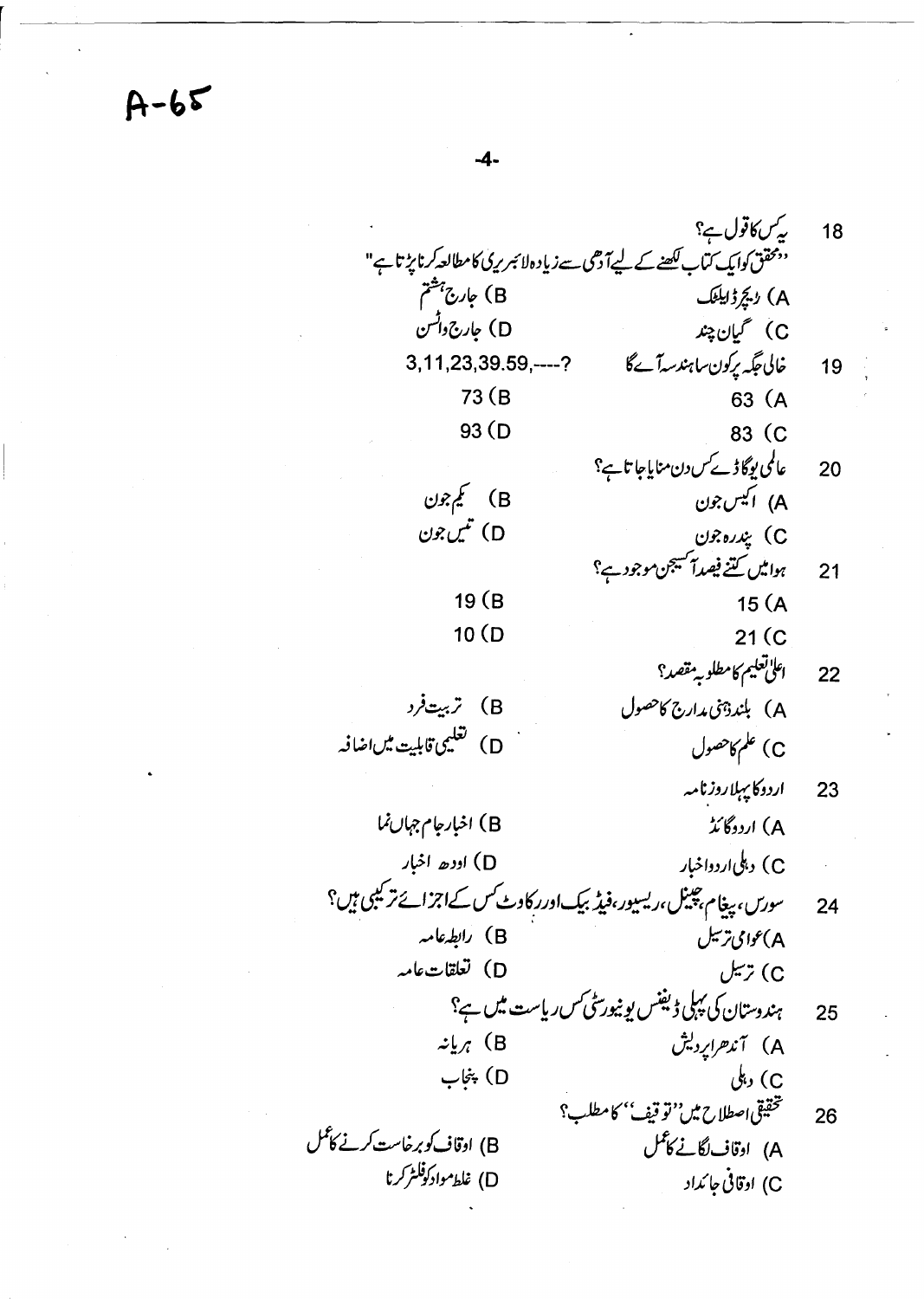-5-

~J!/~'U~)IH "v~IJ# *27*  A) اشاریے میں جگہکا نام دینا ہے = (B) اشاریے میں انتظام میں انتظام دینا C) مقالہ سےانٹار بیرکو برخاست کرنا ہے (D) ہر صفحہ پر حاشیاکھنا 28 میوری سرکٹری کی ایک قسم۔۔۔۔*ے جوکمپیوٹر کے اسٹارٹ اپ کوروک*ی ہے۔ RAM (Ramdom Access Memorry(B) RIM (Read Initial Memory)(A) Cache Memory (D) ROM (Read Only Memory)(C) 29 زبانی مواصلات میں Break-down کس لیے کہاجاتا ہے؟ ~!f( (8 ~~.Jt; (A لانادنيس (Unevenness) انادنيس (Unevenness) انتظرو في ح<br>30 مندرجہ ذیل انتظامات میں سے سس کے ذریعےنظریاتی معاملات دسکھیج پیانے پر ممکن ہوسکتے ہیں؟ A) درک شاپ<br>A) درک شاپ C) ریبرچ آرٹکل (D) سپوزیم 31 \_ 2020 كان<sub>ج</sub> ميں نوبل انعام *كس ك*وديا <sup>ج</sup>يا؟ Peter Handke (8 Luis Gluck (A Olga Nawoja Tokarczuk (0 Sir Kazuo Ishiguro (C 32 فكمي ہيروسلمان خان كايورانام؟ B) عبدالرشيد سليم-سلمان خان d~dlJ.-~)I.J? (A d~dlJ.- (0 d~dlJ.-d~ (C 33 اگل*ا ہندس*کون ساہے؟ ? 1052 , 116 , 38 , 116 , 33 3258(8 3158 (A 3558 (0 3358(C SITE كافل فارم كيا ہے؟ 34 ...{ ~~IJ.}t:.f!~j;I.J~( (A D) اسٹیٹ انسٹیٹیوٹ آف ٹیکنالوجی اینڈ اُنجینیر گگ C) ساوتھ انڈین ٹریڈاسٹیٹ جار مینار*س ن میں تقمیر کیا گی*ا؟ 35 1591 (8 1590 (A 1589 (0 1490(C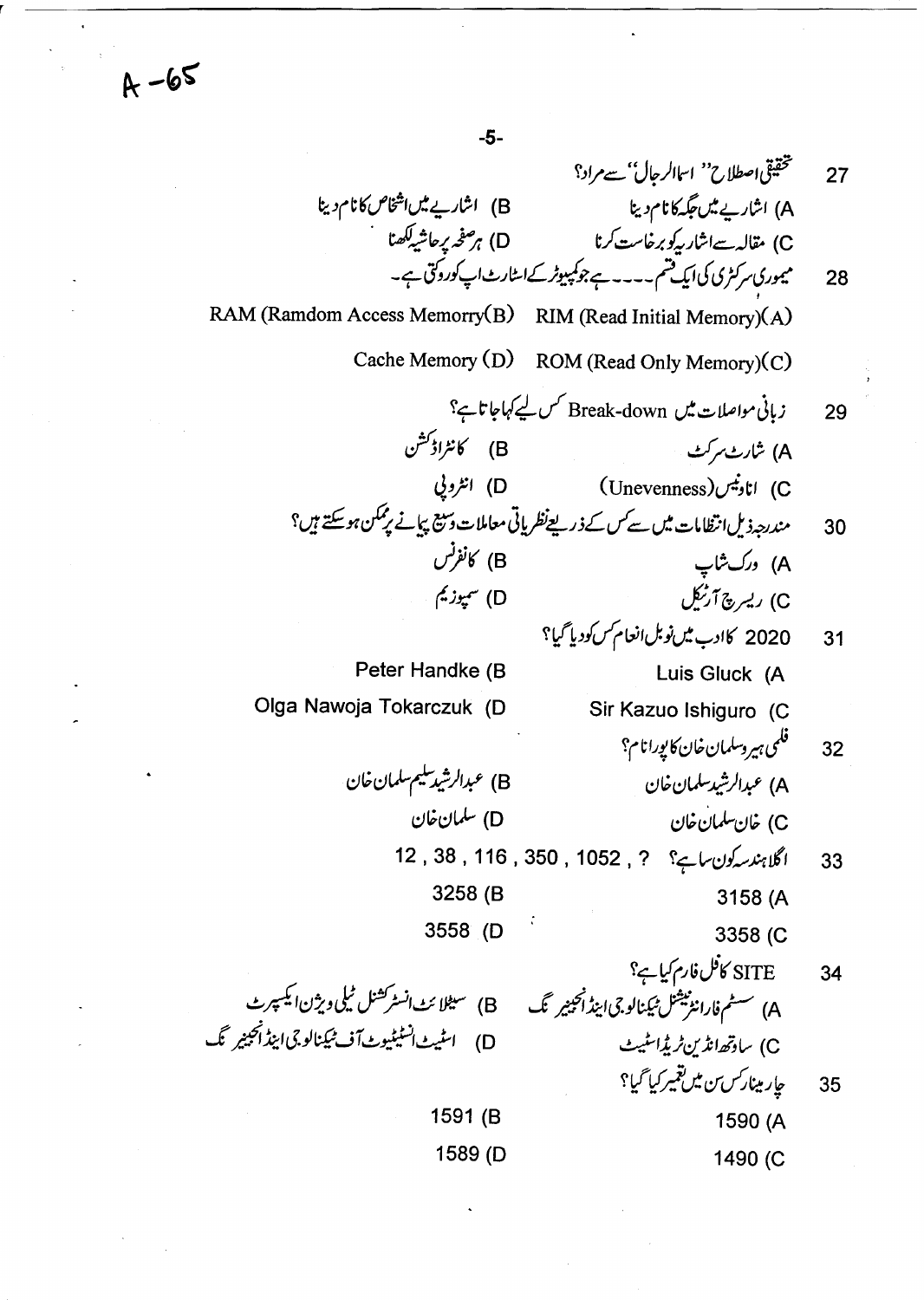$-6 35 X 1 = 35$ **PART-B** حقيدك 36- سرسیداحمدخاں نے *کس مصنف کی کتا*ب کے جواب میں خطیات احمد کی<sup>کھی</sup> B) سرولیم میور A) الیا <del>ی</del>م فوسٹر D) جان گلگرسٹ C) جارج6وانسن 37- پېنٹوکاافساننېيں ہے۔ انارکلی) (B A) قلو*پطر*ه کی موت D) نغے کی موت  $\vec{\mathscr{Z}}$ ! (C ٰ A) شَکَست 'جب کھیت جاگےگا' باون پنے' لکھنوکا حجام B)جب کھیت جاگےگا ' ایک گدھے کی سرگزشت ' غدار ' کاغذ کی ناد C) غدار ' یانچ لوفر ' باون سیتے ' دل کی کلیاں سو گئیں D) شکست ' لندن کے سات رنگ ' جایان کی حسینہ ' ایک عورت ہزار دیوانے 39- ''اگر دنیا کی عجیب دغریب غلط<sup>ف</sup>ہمیوں کی فہرست تیارکی جائےتوان میں پوروپ اور پوروپین مورخوں کی غلط بیانیوں کوسب سے اونجے درجے پر کھناہوگا'' یہ کس کابیان ہ؟ B) سرسیداحمدخان A) شلی نعمانی D) مشاق احمد يوسفي C) الطاف<sup>حسين حا</sup>لى 40- '' تين الكلام '' سس كى تصنيف ہے؟ (B) مولاناثىلى *نعم*انى A) مولا ناابوالکلام آزاد D) نواب محسن الملک C) سرسیداحمدخان افسانہ' پوکیٹس کی ڈالی '' کاخالق کون ہے؟  $-41$ B)راجندرسگھ بیڊي A) مشرف عالم ذوقي D) كرش چندر C)بلونت يتگھ '' نا قابل فراموش '' سس کی خودنوشت سوانح عمر ک ہے؟  $-42$ B) سردارد یوان تنگه مفتون A) فيض1حد فيض D)جۇڭ ئىچ آبادى C) عصمت چغتائی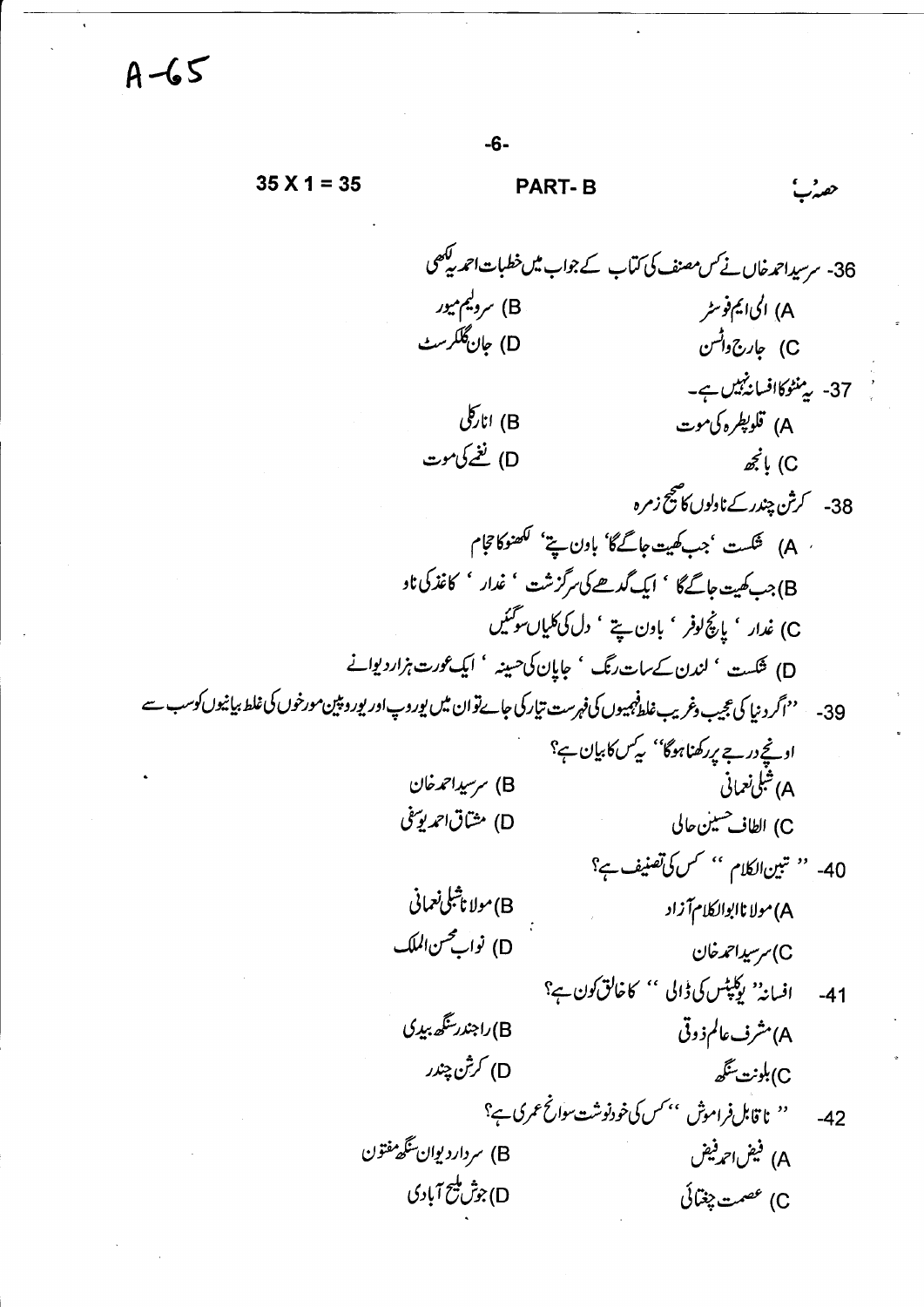$-7-$ د کم تھ کوئیں گےسب مورکھ 43- كيون منڈاتا ہے زلف كوپيارے اس شعر میں کون ی صنعت استعمال ہوئی ہے؟ (B) تفاد A) استعاره C) تَشْبِيهِ D) ایہام 44- يۆل كىس كايم؟ ''مرحوم اگر مراۃالعروس کےسواکوئی کتاب نہ لکھتے تو بھی دہ اردو کے با کمال انشاپر داز مانے جاتے'' A) مولوی *عبدالحق* B) دارث علوی D) ژاکڑیوسف سرمست C) بارون ایوب 45- شِلى نعمانى نے س كتاب كو مستاب المناقب بھى (B)يادگارغالب A) حيات جاويد D)مقدمەشعروشاعرى C)المامون 46- 'مرسوتی سان'' ان میں سے سنقادکوملا؟ (A) اختشام مسین (B)دزبرآغا D) قمررئیس (C) ت<sup>ش</sup>س *الرح*مان فاروقی 47- ''مچھلیوں کی حکایت'' کس تصنیف میں بیان کی گئی ہے؟ B) كلمة الحقائق A) كلمة الإسرار C) کدم راد پدم راد  $U \rightarrow$ (D افسانہ''ج اکبر''میں داریہ کانام کیاہے؟  $-48$ A) شاکره B)صابرہ  $\frac{1}{2}$  $\mathcal{L}^{\hat{\omega}}(C)$ D)عباس ان میں سے *کس کاتعلق تر*قی پسندتحریک سے ہیں ہے؟  $-49$ A)اختشام حسين B) مہدی افادی D) محم<sup>ص</sup>ن C) ممتاز حسین شعرتمل سيحيح  $-50$ یک نگه میں غلام کرتے ہیں B) کم نگاہی سوں دیکھتے ولے A) دیکھ خوباں کووقت ملنے پر D) کام اپناتمام *کرتے ہیں* C)خوب روخوب کام کرتے ہیں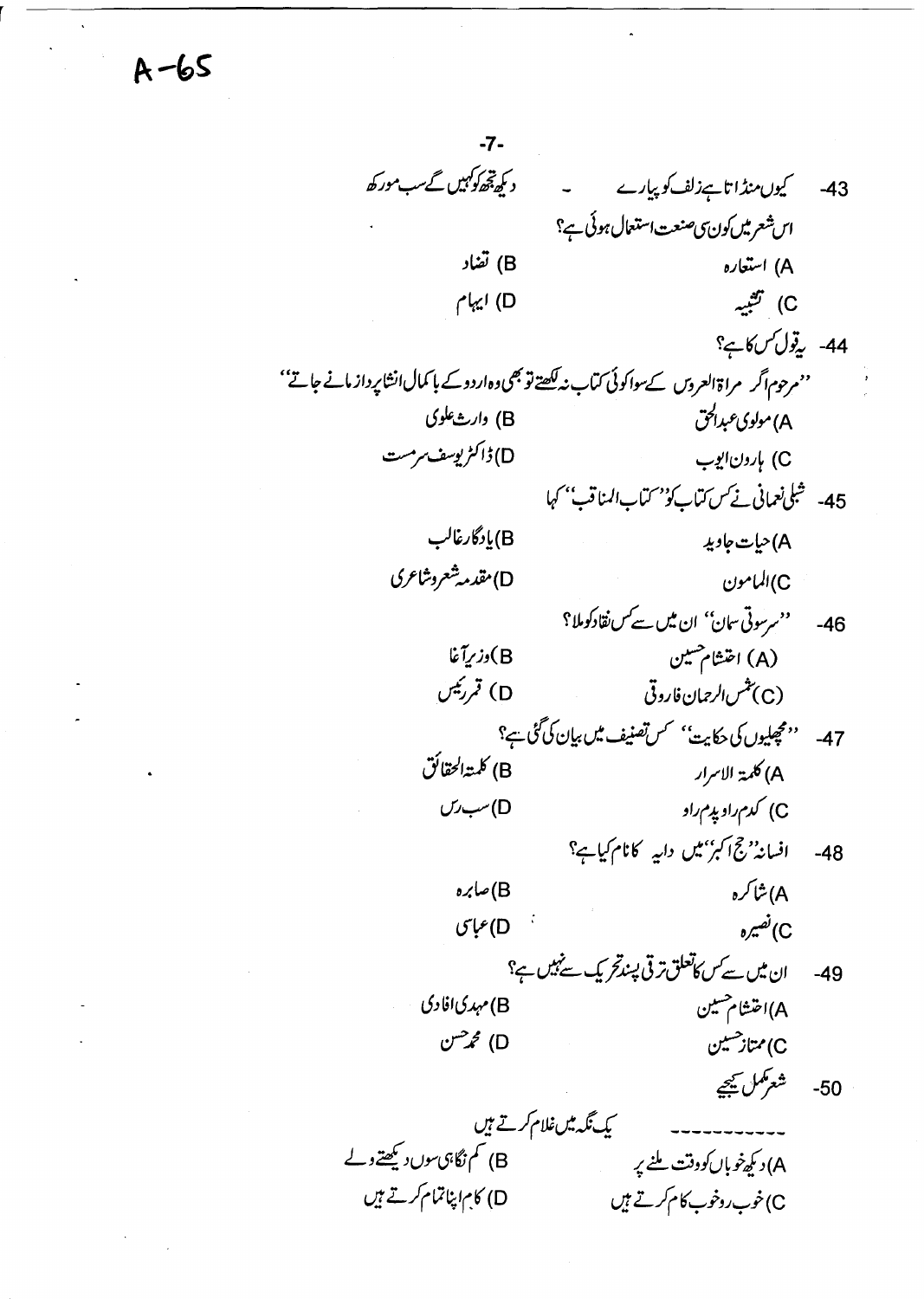$-8-$ مثنوی''پھول بن'' میں کتنے مرکز کی قصے بیان کیے گئے ہیں؟  $-51$ تين (B (A رو ل ينج<br>C) يا پچ C) چار ''فسانہ گائب'' کے قصے میں فیروز بخت کہاں کابادشاہ تھا؟  $-52$ (B) ملک شام A) ملک <sup>یمن</sup> D) ملک جاز C) ملك نختن زمانى ترتيب سے مج زمرہ کی نشان دہی کیجیے -53 B)وجي ' جانم 'ولي 'غواصي A)غواصي ' جانم 'ولي ' وجهي D)جانمُ' وجہی ' غواصی 'غواصی C)جانم ' وجہی ' ولی ' غواصی ''دکن میں تصیدے کی روایت'' کے مصنف کون ہیں -54 B)نصيرالدين ہاشمي A) محم<sup>م</sup> ملی اثر D)عبدالقادرسر وري C) سيده جعفر 55- شاہ امین الدین علی اعلیٰ کی تصنیف؟ B) كلمتەالاسرار A)معراج<sup>[لعش</sup>قين D)رسالہ دجود ہیے C) كلمة الحقائق مثنوی ''سیف الملوک بدیع الجمال'' کوکس نے مرتب کیا؟  $-56$ B) مولوی عبدالحق  $\mathcal{Z}_{\mathcal{L}}(A)$ D) میرسعادت علی رضوی (C) سيده جعفر ''ذکر میر'' کو پہلی مرتبہ کس نے مرتب کیا؟  $-57$ (B) محم<sup>على ا</sup>ثر A) ښ*ار*احمه فاروقې (D)؛اکٹرزور (C)مولوی عبدالحق امتیازعلی تاج نے ڈرامہ انارکلی 1922 میں لکھالیکن اسے کب شائع کروایا۔  $-58$ 1932 (B 1922 (A 1930 (D 1925(C یشعرکس کاہے؟ میرے جمال کی تصویر مھینچ دوں ۔ زبان میں آنکھنیں آنکھ میں زبان نہیں  $-59$ B)جگرمرادآبادی A) مجاز<sup>لکھن</sup>وی D)من راشد C)جوش مليح آبادي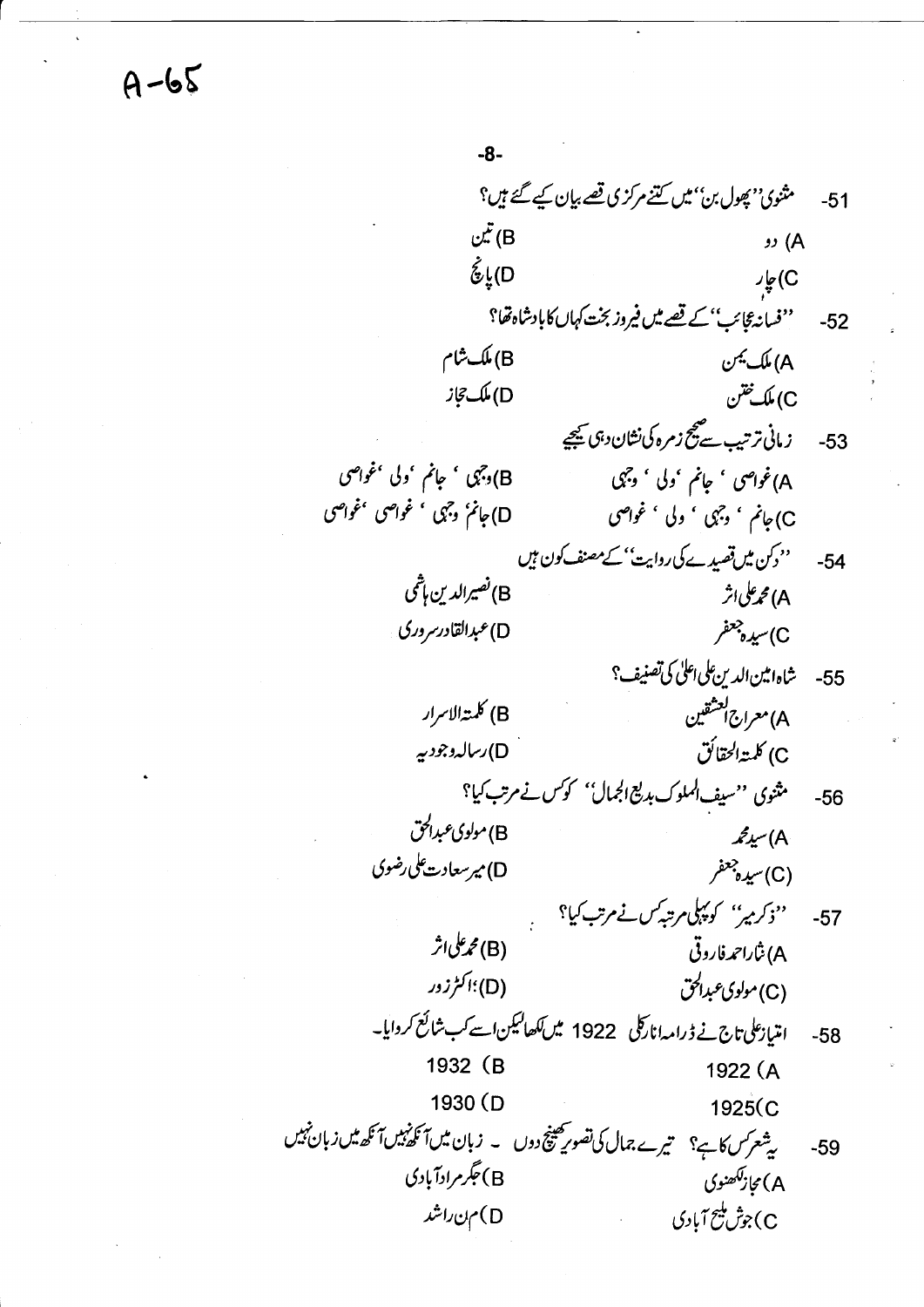$A - 65$ 

 $-9-$ 

60- شعر*مکن* کیجے کوئی دیوانهگلیوں میں پھرتار ہا .<br>A)یا دبن بن کے آتی رہی رات کجر B) كوئي آوازآ تي ربي رات *گجر* D) چشم نم سکراتی رہی رات کجر C) چاندنی جگمگاتی رہی رات ک<sup>ھ</sup>ر 61- يۇندوم مى الدىن كى تصنيف نېيىں ہے۔ B) سرخ سوريا A) گلتر D) آٽڻڱل C) ئىگوراوران كى شاعرى 62- انجمن ترقي اردو ہندنئ دہلی کاتر جمان؟ B) قومی زبان A) مارى زبان D) ادب وثقافت C) زبان دادب افتخارامامصديقى بحس رساله كے مدير تھ؟  $-63$ (B)ماہنامہآج کل A)ماہنامہ شاعر D)ماہنامہ *سب رس* C)ماہنامہ ترسل 64- مشہورتظم '' ہم دیکھیں گے '' کس نے کھی؟ B) فيفن احمد فيفن A)حبيب جالب D) حفيظ جالند حرى C) مخدوم محی الدین 65- پے جوڑ کی نشان دہی کریں۔ (B) یودے A) دیواروں کےدرمیاں D) يادوں کی بارات C) كوچەقاتل 66- اردوشعرا کاوہ کون سا تذکرہ ہے جوفاری زبان میں لکھا گیا؟ (B) ذکرمیر A) نكات<sup>الشعر</sup>ا D) تذکره شعراےاردو C) گلشن بےخار 67- اقبال کی کلیات سب سے پہلے س شہر سے شائع ہوا B) حیدرآباد A) دىكى D) بھوپال C) كولكته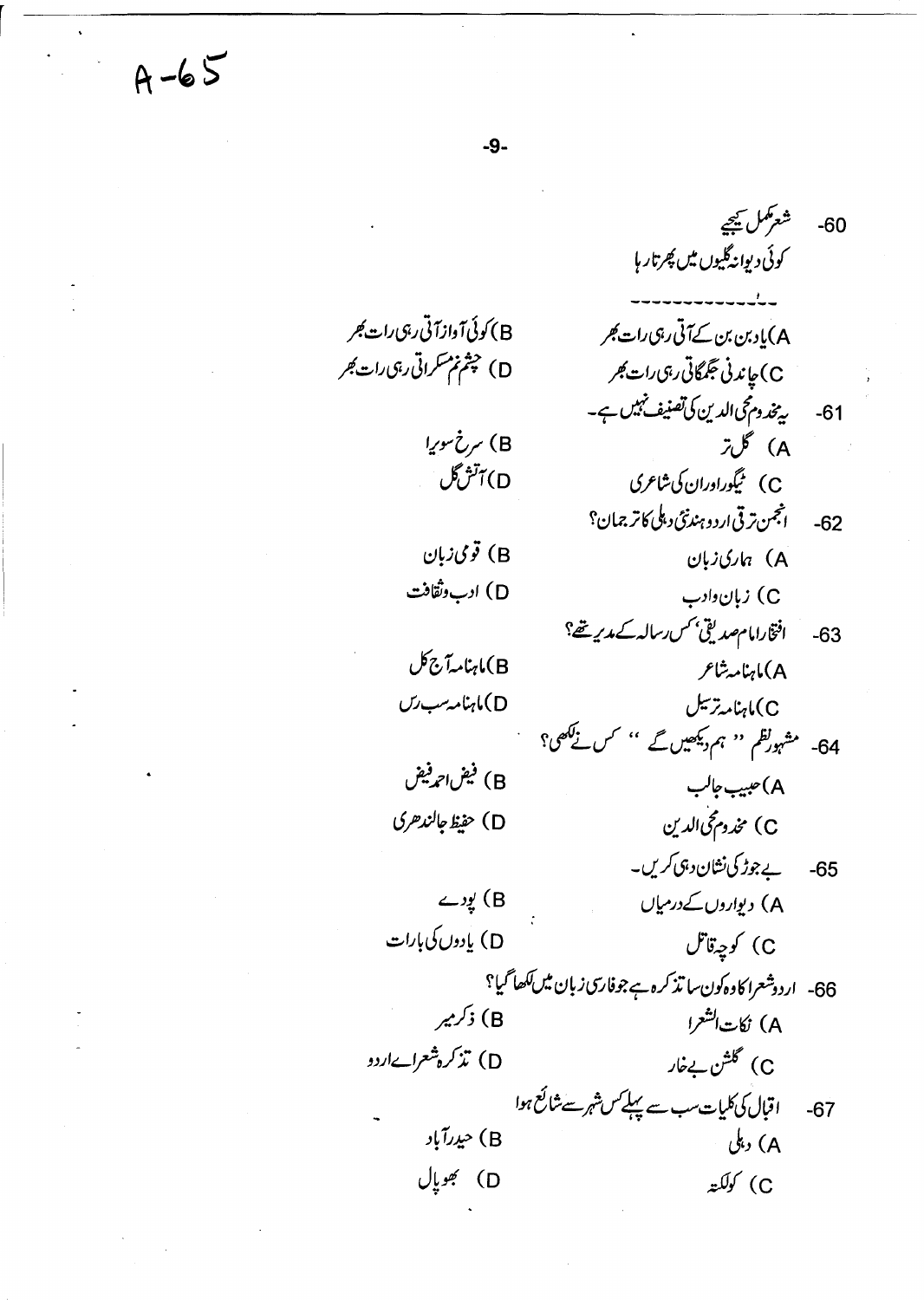مولوی عبدالحق نے کس تذکرے پرسب سے پہلے مقدمہ کھا۔  $-68$ B) گ<sup>ھ</sup>شن ہند A) طبقات الشعرا D) مخزن الشعرا ،<br>C) نكات الشعرا زندہ روڈ میںاردو کے سشاعر کے سواٹحی نفوش ملتے ہیں۔  $-69$ B) شهریار A) قرةالعين حيدر D) علامہ اقبال C) على مردار جعفرى 70- 'حیدرآباد کےادیب'' کوکس نے ترتیب دیا؟ B) ڈاکٹر حفیظ<sup>قتیں</sup> A) مولوی عبدالحق C) ڈاکٹرزینٹ ساجدہ D) سيده جعفر